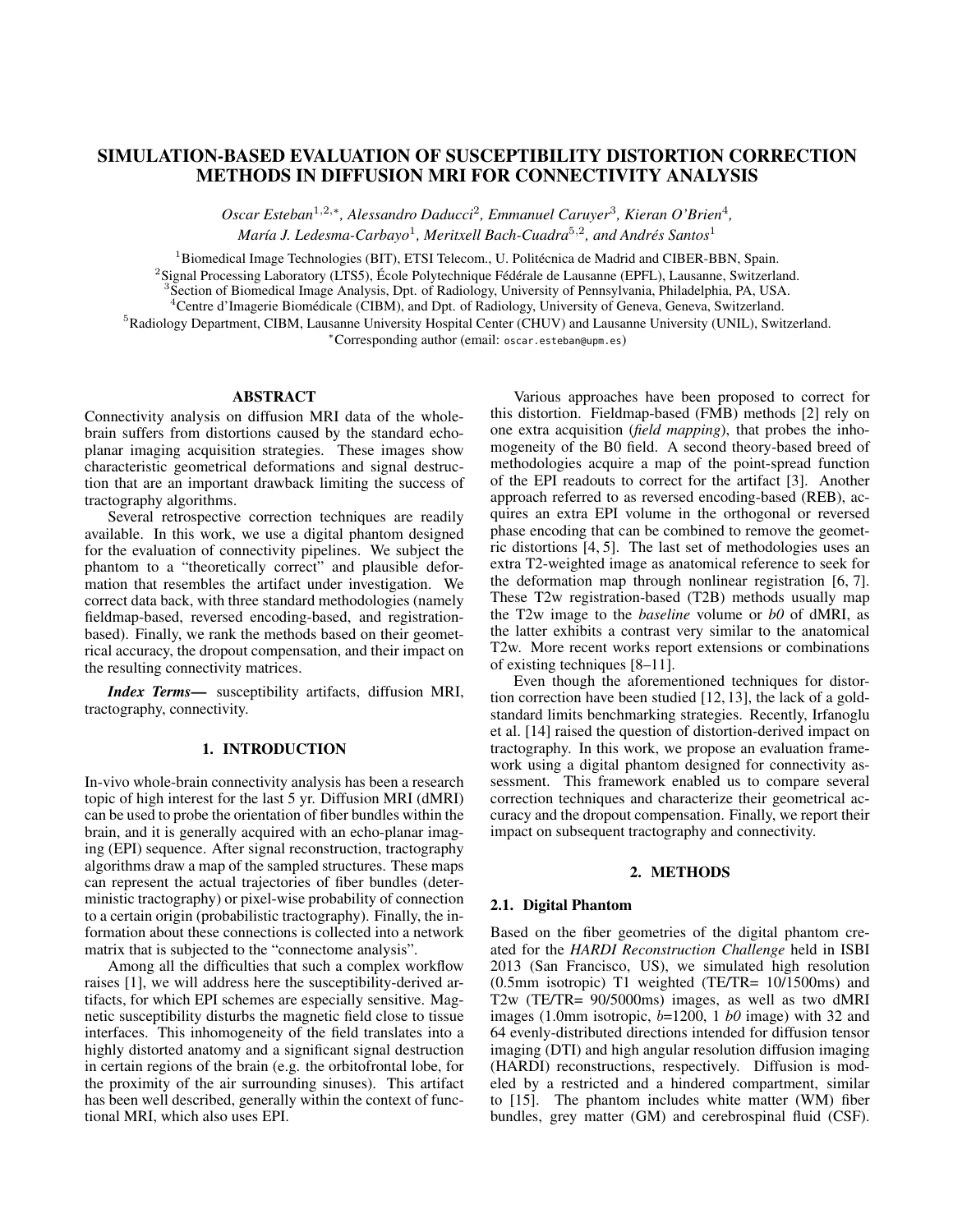Physical properties (T1/T2 times in ms) used in simulation are  $(832 \pm 10/79 \pm 0.6)$  for WM,  $(1331 \pm 13/110 \pm 2.0)$ for GM and  $(3500 \pm 100 / 250 \pm 10)$  for CSF. T1w, T2w and diffusion weighted images (DWIs) were added normally distributed noise up to a signal-to-noise ratio (SNR) of 30dB.

### 2.2. Theory-based synthetic distortion

FMB methodologies use a map of the field in the scanner. More precisely, the phase difference between two subsequent samplings of the field map. With that information, it is possible to compute the theoretical displacement that each voxel undergoes, the so-called voxel shift map (VSM). The most prominent feature of this VSM is that all the shifts have the same orientation (parallel to the phase-encoding direction of the EPI) and their magnitude and direction depend on the EPI gradient increments (or *blips*) and the actual phase difference at the voxel.

In order to create a realistic distortion, we generated a synthetic and noise-free phase-difference map consistent with the phantom, using the tools distributed with the FSL package (www.fmrib.ox.ac.uk/fsl) and standard parameters  $\hat{A}$ TE=2.46 ms. for the field mapping and *effective dwell time* of 0.77 ms for the DWI). We defined two regions of smooth dephasing and computed the corresponding VSM. Amplitude of the dephasing maps can be modulated, enabling us to evaluate the magnitude of distortion. We generated several VSMs with increasing maximum shifts (from 3.80 to 7.60 mm), covering the typical magnitudes of distortion observed in real datasets.

From these synthetic VSMs, we generated the corresponding distorted DWIs, in two opposed phase-gradient encoding directions. The second simulated "acquisition" of the same phantom was necessary for evaluating REB methods.

In summary, we generated a full gold-standard containing realistic T1w and T2w at high resolution, DWIs acquired in two different phase encoding directions, and a ground-truth DWI data, which is not available for real datasets (Figure 1).



Fig. 1. Ground-truth digital phantom. A)  $T2w$ ; B) undistorted  $b0$  volume; C, D) distorted  $b0$  volumes with opposed phase encoding directions, maximum displacement of 3.80 mm.

#### 2.3. Correction methods

Three out of four methods presented in section 1 were tested on the evaluation framework. FMB correction is the same as the one used for generating the distortion, working on the opposite direction. Normally distributed noise was added to the synthetic field map (SNR=20dB) before correction, for a more realistic evaluation. REB correction is implemented in  $FSL$  (topup), and it demands for the b0 of the reverse-encoding simulation. In this second case, the VSM is inferred from the differences between the two corresponding  $b0$ . Finally, we included T2B methods with ANTs (stnava.github.io/ANTs), fine-tuned for  $b0$ -to-T2w registration. To this end, we used a multi-resolution scheme with 3 levels of subsampling and smoothing, mutual information metric, and the symmetric diffeomorphic transform model. Several configurations of kernel widths for the regularization smoothers were tested, and finally selected 0.5/1.0 voxels (gradient/deformation fields, respectively) for its best result. Additionally, undistorted images are corrected for dropout using the determinant of the Jacobian of the deformation field.

#### 2.4. Evaluation

The original phantom, one distorted version, and the corrected instances are then connected to a DWI reconstruction and tractography pipeline. Additionally, the original tissue probability maps are also distorted and corrected to provide tractography with the required WM masks. These maps are also used in a final assessment module.

The framework supports two different methods for DWI reconstruction and deterministic tractography: 1) Diffusion Toolkit (trackvis.org/dtk) for DTI, is configured with 10 random seeds per voxel by default; and 2) MRTrix (www.brain.org.au/software/mrtrix) for HARDI, with default parameters set to use constrained spherical deconvolution, maximum harmonic order of 6, and 150000 desired tracks. For both options, the seeding regions can be set to use either the distorted-corrected WM mask, or the regions used to generate the ground-truth. This second seeding strategy mimics the usual procedure on real data, where regions are typically mapped from the anatomically correct T1w.

The evaluation framework is completed by automated assessment modules. We evaluated three characteristics of the correction methods. Firstly, we assessed the geometrical correctness reporting overlap indices of three tissue probability maps (namely CSF, WM, and GM), weighting the average by tissue volumes. Secondly, to evaluate the quality of the actual signal dropout correction, we studied the similarity volume by volume computing the  $\ell_1$ -norm correlation index. We report this score on the  $b0$  and the average of the remaining DWI volumes. Thirdly, we studied the impact on the connectivity matrices reporting the number of false positives (nonexistent connections in the gold-standard) and false negatives (or missed connections).

#### 3. RESULTS

All the modules described in the previous section were conveniently integrated in workflows using *nipype* (nipy. sourceforge.net/nipype). The choice of this tool grants the reproducibility of the experiments, and the evaluation workflow is publicly released. The results of this study are summarized in Figure 2 and Table 1. The remaining of this section provides extended descriptions and interpretation of these findings.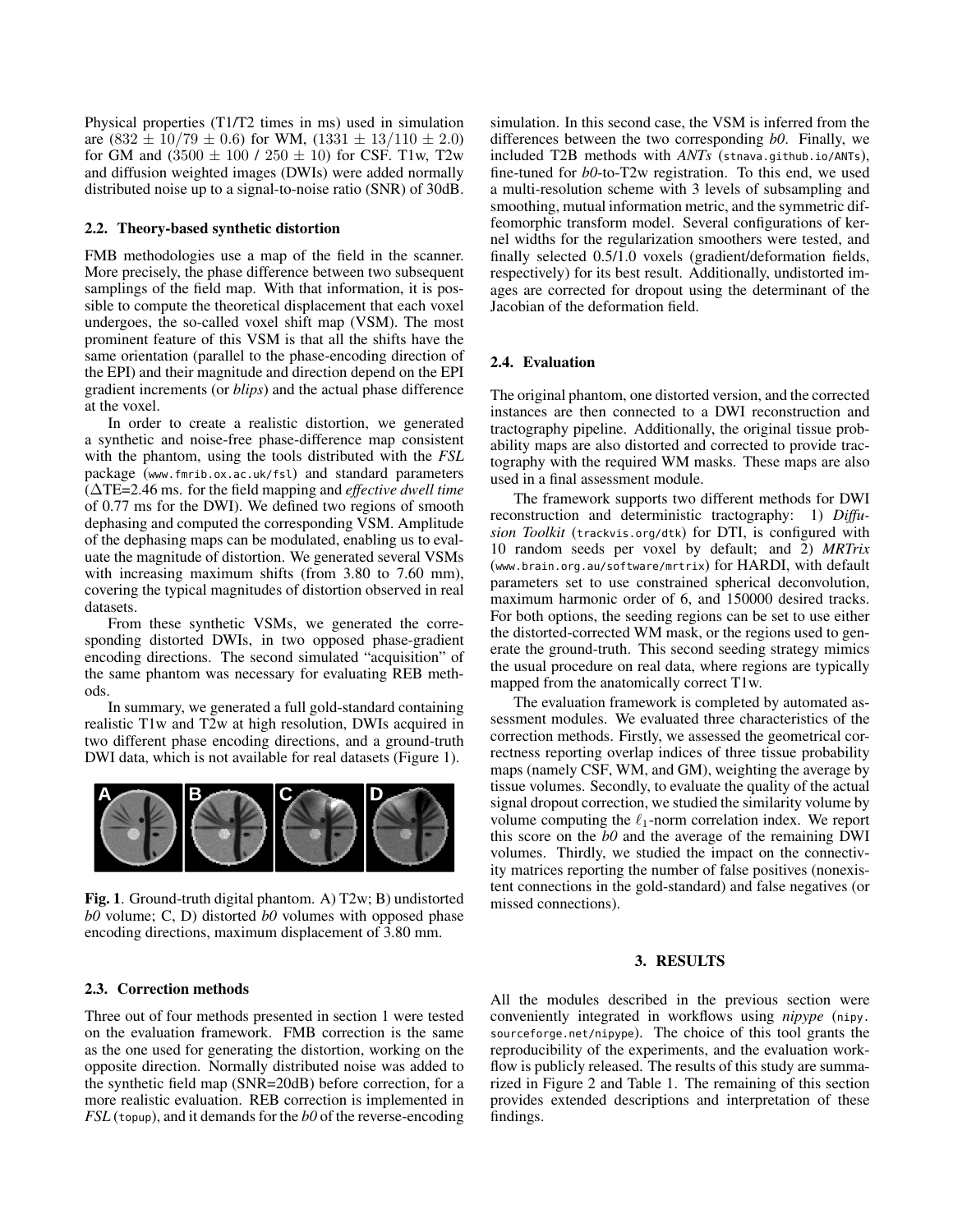

Fig. 2. Visual assessment of the correction methods.

**Table 1.** Accuracy results

|            | Overlap (Jaccard Index, $\%$ ) |       |       |       | Signal Correlation $(\%)$ |                 |
|------------|--------------------------------|-------|-------|-------|---------------------------|-----------------|
|            | Av.                            | CSE   | WМ    | GМ    | bO                        | <b>DWIs</b>     |
| <b>FMB</b> | 93.00                          | 88.57 | 96.74 | 94.02 | 80.05                     | $96.26 \pm .06$ |
| <b>REB</b> | 96.64                          | 94.31 | 98.26 | 96.75 | 91.00                     | $97.65 \pm .03$ |
| T2B        | $79.\overline{19}$             | 66.31 | 89.85 | 82.14 | 64.58                     | $90.10 \pm .13$ |

**Table 2.** Tractography and connectivity results.

|                  | # tracks | length (mm)       | FP | FN |
|------------------|----------|-------------------|----|----|
| Original         | 735      | $40.87 + 13.55$   | 40 |    |
| Distorted        | 878      | $40.54 + 13.73$   |    |    |
| <b>FMB</b>       | 743      | $40.04 \pm 13.60$ | 43 |    |
| <b>REB</b>       | 830      | $39.87 + 13.93$   | 44 |    |
| T <sub>2</sub> R | 825      | $41.44 + 12.85$   | 40 |    |

## 3.1. Geometrical correctness and signal recovery

A summary of quantitative results, computed for the DTI dataset with max. shift 3.80 mm, is provided in Table 1. The best scores were obtained with the REB method, followed by FMB. The clear difference of accuracy between REB and FMB with respect to T2B infers the latter may not be an appropriate method for susceptibility correction. The described performance was constant for FMB and REB along the different magnitudes of distortion evaluated (max. shift)  $3.80 - 7.60$  mm).

A second workflow investigated the similarity of the recovered signal with respect to the original (undistorted). In this second study, REB performed better than the other two methods, as reported in Table 1. REB scored a 91.0% similarity index for the  $b0$  volume and an average 97.65% for the remaining DWIs. Again, the second qualified was FMB, which achieved very close results for the DWIs (96.26%) but not as good for the  $b0$  volume. Visual inspection of the recovered data confirms the presented quantitative results (Figure 2).

#### 3.2. Impact on tractography and connectivity

Connectivity matrices derived from the DTI dataset were completely hindered by the high complexity of the fibers contained in the phantom. Tractography discovered successfully only 4 out of 27 existing connections from the original (undistorted) data, with more than 45 false connections. With the HARDI dataset we found 23/27 connections, but we still observed 40 false positives. Therefore, the experiments using the DTI phantom were discarded. The results presented in this subsection only refer to the HARDI dataset.

Using the strongest distortion (max. shift  $7.60$  mm), the number of detected connections remained the same (23/27), slightly increasing the number of false positives to 42. The immediate conclusion is that, with highly complex anatomies (crossing, fanning, etc.) and limited number of ground-truth connections, connectivity matrices are more sensitive to reconstruction and tractography than to distortions.

For the sake of completeness, Table 2 reports the characteristic features of the tractography results and connectivity matrices, for the fieldmap that caused a max. shift of 3.80 mm. A very similar outcome was obtained for 7.60 mm. These results, along with visual inspection (Figure 2), might point to FMB as the best correction method.

#### 3.3. Discussion

Even though all the surveyed methods produced visually sound results, our study suggested that REB is the most accurate method in terms of geometrical agreement and signal dropout recovery. The T2B method did not achieve the necessary high-standards to recommend its use. Nonetheless, we understand that specific methods with anisotropic